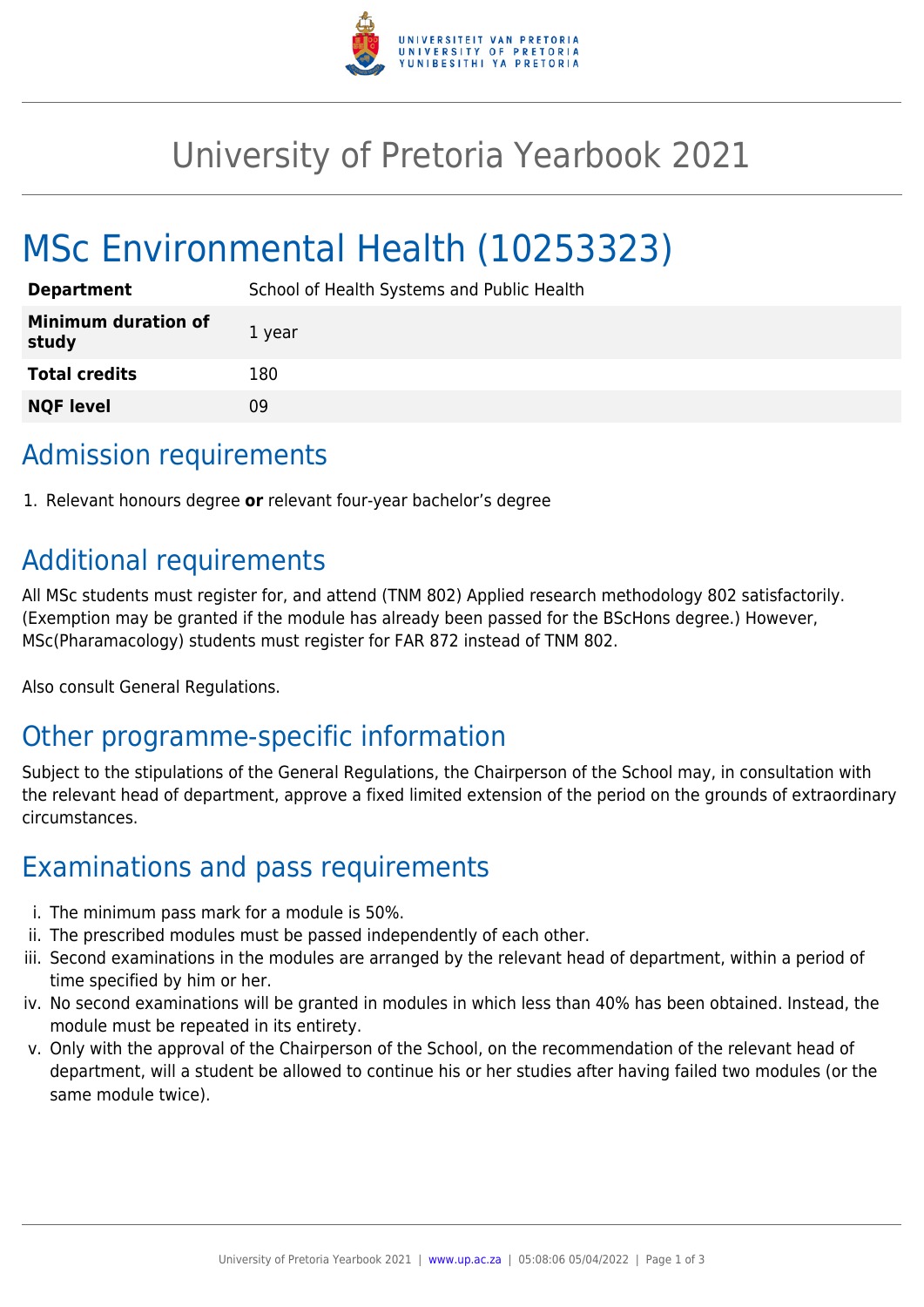

# Research information

#### **Research protocol**

After registration, a student is required to submit a complete research protocol regarding the proposed dissertation to the Academic Advisory Committee and if necessary, also to the Ethics Committee for approval.

#### **Dissertation**

A dissertation on an approved research project must be passed in addition to the coursework. The stipulations of the General Regulations regarding the preparation and submission, the technical editing and the résumé of the dissertation apply.

A systematic literature review (Cochrane type) on an approved subject, which is undertaken in such a manner that bias in minimised, may be presented as an alternative to the dissertation for awarding the MSc degree, provided that the module CLI 870 Principles of clinical epidemiology has been successfully completed. It requires, inter alia, a research protocol with clearly formulated objectives and methods. Inclusion and exclusion methods for the study must be determined. Where applicable, the data must be summarised (meta analysis), with applicable statistical methods.

### Pass with distinction

The average mark of the modules, weighted in respect of the number of credits acquired for each individual module, will be the final mark (%) of the coursework.

The degree is conferred with distinction on a student who obtains an average mark of at least 75% in the coursework, as well as a final mark of at least 75% for the dissertation.